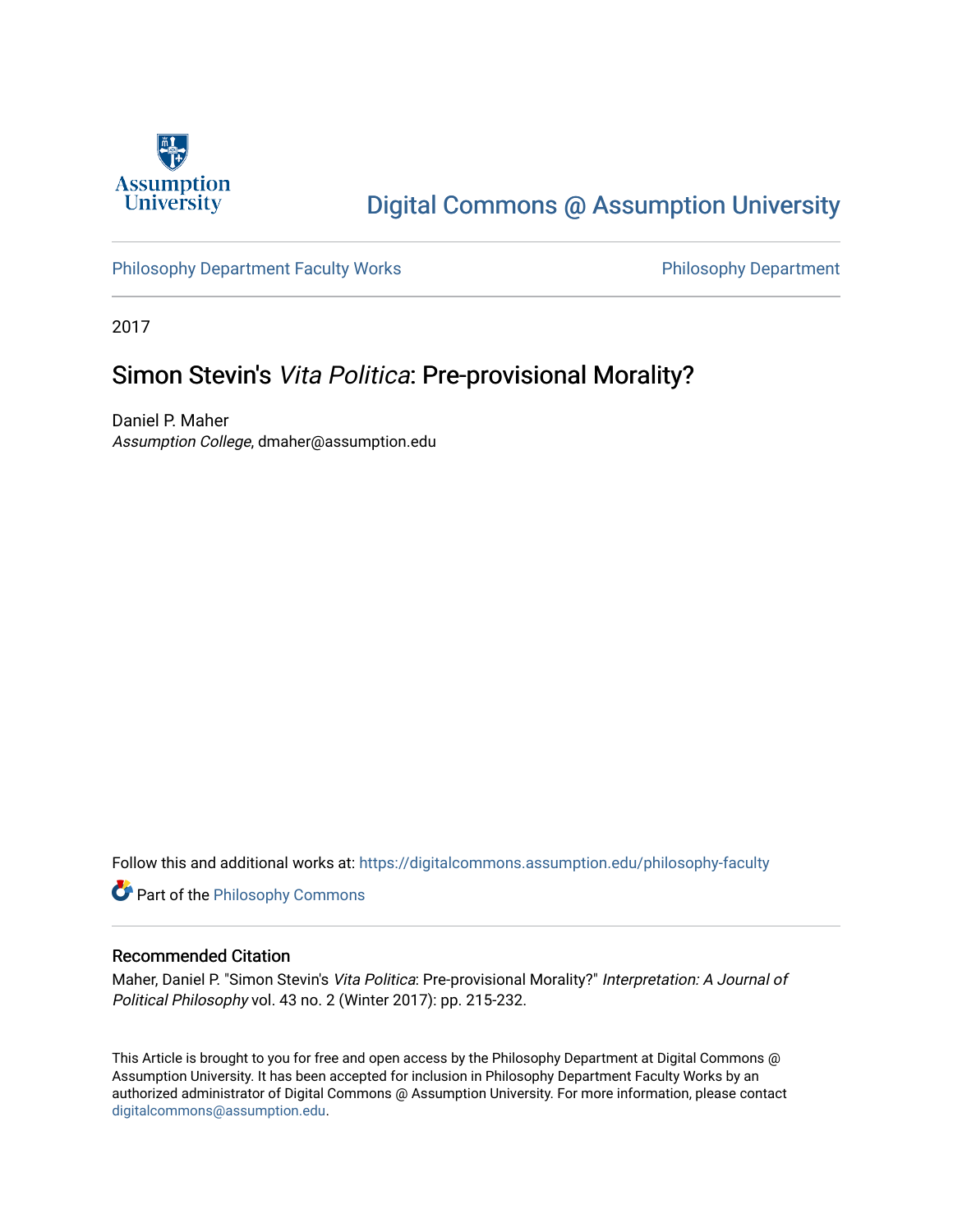### **Simon Stevin's** *Vita Politica***: Pre-provisional Morality?**

Daniel P. Maher

Assumption College *dmaher@assumption.edu*

*Abstract:* The Dutch mathematician and engineer Simon Stevin (1548–1620) wrote a political handbook, *Vita Politica* (1590), in which he provided essential guidance for civic life amid the religious and political turbulence of the Eighty Years War. Descartes was certainly influenced by Stevin in mathematics, and this paper examines the possibility that some aspects of Stevin's political thought influenced Descartes in his formulation of the provisional morality in the *Discourse on Method*. The evidence is circumstantial, but the intellectual affinity between Stevin and Descartes is striking nonetheless. In any case, given Stevin's importance in the emergence of the mathematical science of nature, his political thought deserves more consideration than it customarily receives from those interested in early modern philosophy.

Some apology seems appropriate for drawing attention to a nearly forgotten political handbook written by a mostly unheard-of Dutch mathematician and engineer. Simon Stevin (1548–1620)—adviser and tutor of Prince Maurice of Nassau, quartermaster of the Dutch Republic's army, and founder of a school of engineering affiliated with Leiden University—is today most influential though hardly well known for developing and popularizing rules for calculating fractions with Arabic numerals in positional, decimal form. Stevin's interest in practical mathematics led him to encourage artisans (surveyors, tapestry merchants, wine gaugers, and so on) to use decimal divisions of their various units in order to ease calculations and commerce.<sup>1</sup>

<sup>1</sup> See D. J. Struik's introduction to *De Thiende* in vol. II-A of *The Principal Works of Simon Stevin*, 5 vols., ed. E. Crone, E. Dijksterhuis, R. J. Forbes, M. G. J. Minnaert, and A. Pannekoek (Amsterdam: Swets & Zeitlinger, 1955–1966); available online. Subsequent references to *The Principal Works* will be identified by *PW* together with a volume and page number.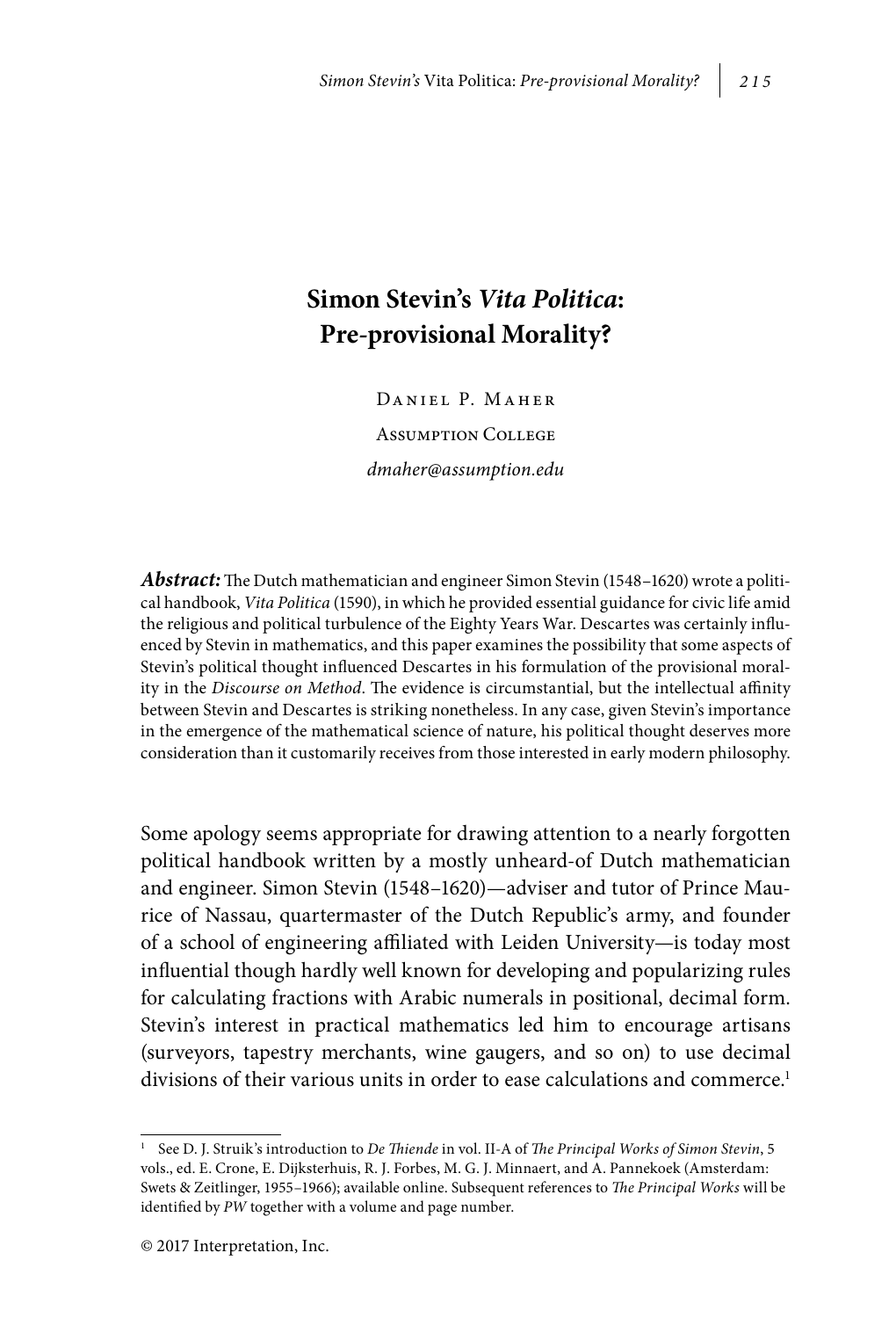His related works on arithmetic reveal a conception of numbers and of their relation to material nature that earned him a place in Jacob Klein's narrative recounting the origin of modern symbolic mathematics.<sup>2</sup> Accordingly, Stevin's thought mainly interests those who study science and mathematics in early modernity. And yet Stevin did not write in naive innocence of the political and human meaning of his intellectual labors.

The vast majority of Stevin's writings were not thematically political, even though they often served Prince Maurice's interests directly or indirectly. Obviously, Stevin's works dealing with commerce, hydrostatics, navigation, fortifications, and so on yielded advantages to the emerging Dutch republic, but Stevin thought of his mathematical work also in practical terms. In fact, he operated with an explicit understanding of theoretical science as integrated with practice. His views in this area may lack the complexity of their Baconian and Cartesian counterparts, but Stevin nonetheless embraced a characteristically modern humanitarian view of science: "The property and the end of theory is that it furnishes a sure foundation for the method of practical operation, in which, by closer and more painstaking care one may get as near to the perfection of the theory as the purpose of the matter requires for the benefit of man."3 In another passage, he compares theoreticians to people who cut down trees: "But if he were to cut down those trees to let them rot, without expecting any benefit of them, that would be acting foolishly."4 Thus, his mathematical and engineering writings serve political goals rather directly,<sup>5</sup> but this does not necessarily mean he envisions a comprehensive scientific-political project comparable to that of modernity's philosophical founders. Still, Stevin's work shows remarkable affinity with that of Bacon and Descartes, and given Stevin's importance in the emergence of the

<sup>&</sup>lt;sup>2</sup> Jacob Klein, *Greek Mathematical Thought and the Origin of Algebra*, trans. Eva Brann (Cambridge, MA: MIT Press, 1968).

<sup>3</sup> Stevin, "Vant Menghen der Spiegheling en Daet" [On theory mixed with practice], in *Wisconstighe Ghedachtenissen* [Mathematical memoirs]; see *PW* III, 619. For the humanitarian character of modernity, see Richard Kennington, "Descartes and Mastery of Nature," in *Organism, Medicine, and Metaphysics*, ed. Stuart F. Spicker (Dordrecht: Reidel, 1978), 201–23.

<sup>4</sup> *PW* III, 621.

<sup>&</sup>lt;sup>5</sup> Indeed, in the preface "To the Reader" of *L'arithmétique* Stevin refers to arithmetic as "fcience utile à un chafcun en particulier, & en general à toute République" (a science useful to each one in particular and in general to the whole republic) (*PW* II-B, 489, my translation). He served the prince unofficially for about ten years before he was appointed quartermaster (around 1593). "It is striking that from this time onwards all Stevin's works contributed to the construction and fortification of the northern Republic, or were written especially for the prince" (Jozef T. Devreese and Guido Vanden Berghe, *Magic Is No Magic* [Southampton, UK: WIT Press, 2008], 43).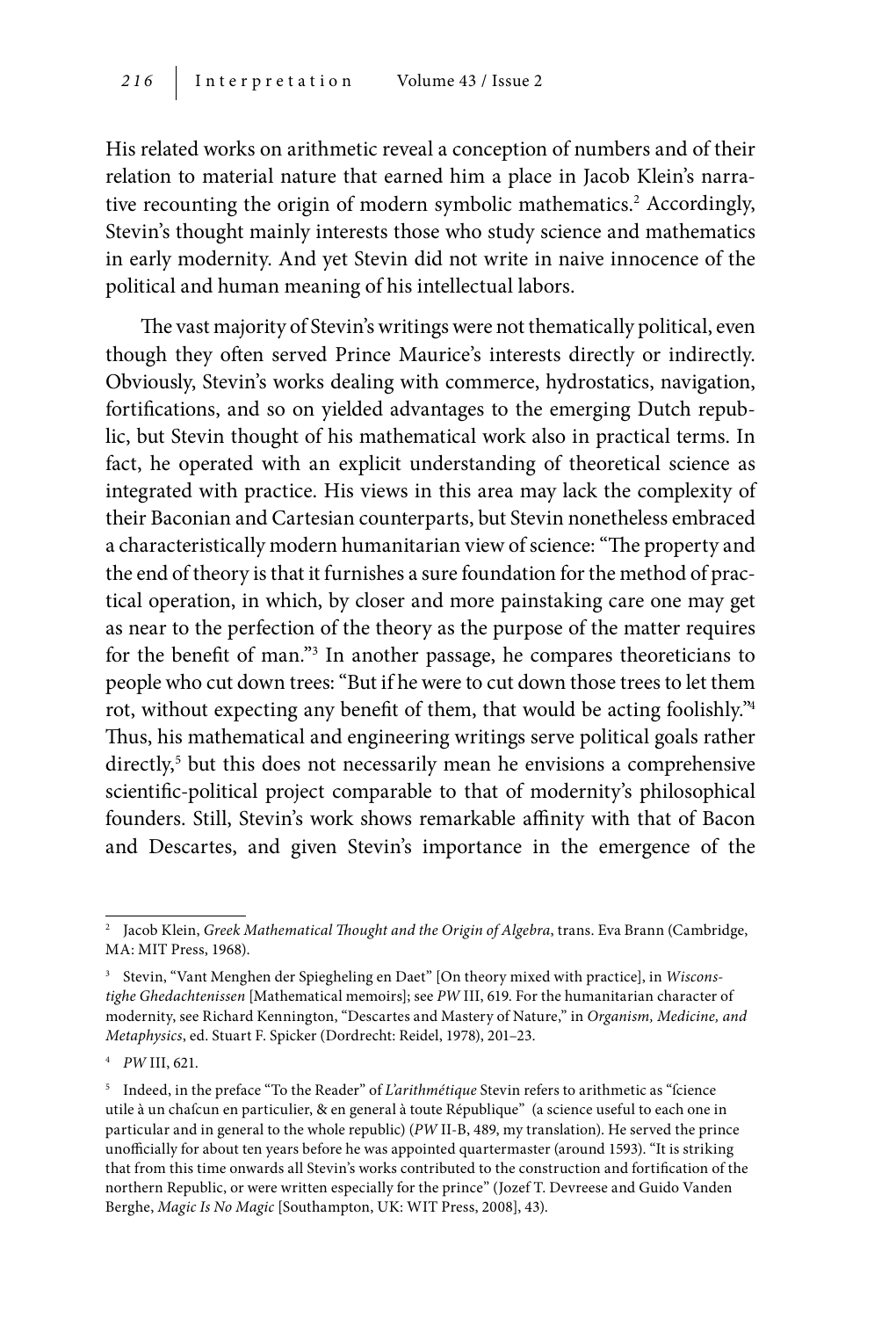mathematical science of nature, his political thought deserves more consideration than it customarily receives, or so I hope to show herein.

Stevin published one political text.<sup>6</sup> His Vita Politica, Het Burgherlick *Leven* (1590) is a concise and practical handbook devoted specifically to political life as distinct from citizenship or politics generally. Writing during the religious and political turbulence of the Eighty Years War (1568–1648), Stevin deliberately avoided contentious theoretical questions in favor of negotiating troublesome uncertainties related to practical life. In broad strokes, Stevin was an engineer-mathematician, self-consciously engaged in innovative mathematics, who wrote a short guide to life during times of political unrest. The parallel with Descartes and the provisional morality of his *Discourse on Method* is too obvious to overlook. Consequently, and because analyses and explications of *Vita Politica* have appeared recently,<sup>7</sup> in this paper I examine Stevin's text for signs of intellectual affinity with Descartes's more famous work. It is certain that Stevin influenced Descartes in his mathematical thinking, and it is just possible, though likely unprovable, that there was enough contact between the two for Stevin's *Vita Politica* to serve, in some fashion, as a source for Descartes's provisional morality. In any case, Stevin provides an interesting treatment of issues similar to those that occupied Descartes in formulating his *morale par provision*.

Nearly all of Stevin's works identify him on their title page as "of Bruges," and yet, from 1581 until his death in 1620, he lived in Leiden. He left Bruges in 1571 for reasons that are unknown. He showed no indication of any significant religious affiliation, but unreliable reports allege he was fleeing Catholic oppressors in favor of life among Calvinists in the north. However that may be, after leaving Bruges, he worked in Antwerp, spent many years traveling around Prussia, Poland, Sweden, and Norway, returned for a time to Bruges, and then finally settled for more than half his life in Leiden.<sup>8</sup> It is

<sup>6</sup> In *PW* V, 465–581, ed. and trans. Annie Romein-Verschoor. Hereafter page numbers cited parenthetically in the body of the paper refer to this edition. A French translation appeared in *Simon Stevin: De la vie civile, 1590*, ed. Catherine Secretan and Pim den Boer (Lyon: ENS Éditions, 2005). For a translation into modern Dutch, see *Simon Stevin: Het Burgherlick Leven: Vita Politica*, ed. Pim den Boer (Utrecht: Bijleveld, 2001). Additional writings were published posthumously as *Materiae Politicae, Burgherlicke Stoffen* [Civic matters] (1649; available at books.google.com).

 $^7$  In addition to papers accompanying Secretan's French translation, see Catherine Secretan, "L'état de fait comme légitimité," *Études germaniques* 4 (1986): 418–34; Luc Duerloo, "Simon Stevin, penseur politique," in *Simon Stevin (1548–1620): L'émergence de la nouvelle science* (Turnhout, Belgium: Brepols, 2004), 35–41; Catherine Secretan, "Simon Stevin's *Vita politica, Het Burgherlick Leven*  (1590)," *De Zeventiende Eeuw* 28 (2012): 2–20.

<sup>8</sup> E. J. Dijksterhuis, *Simon Stevin: Science in the Netherlands around 1600* (The Hague: Martinus Nijhoff, 1970), 4–5.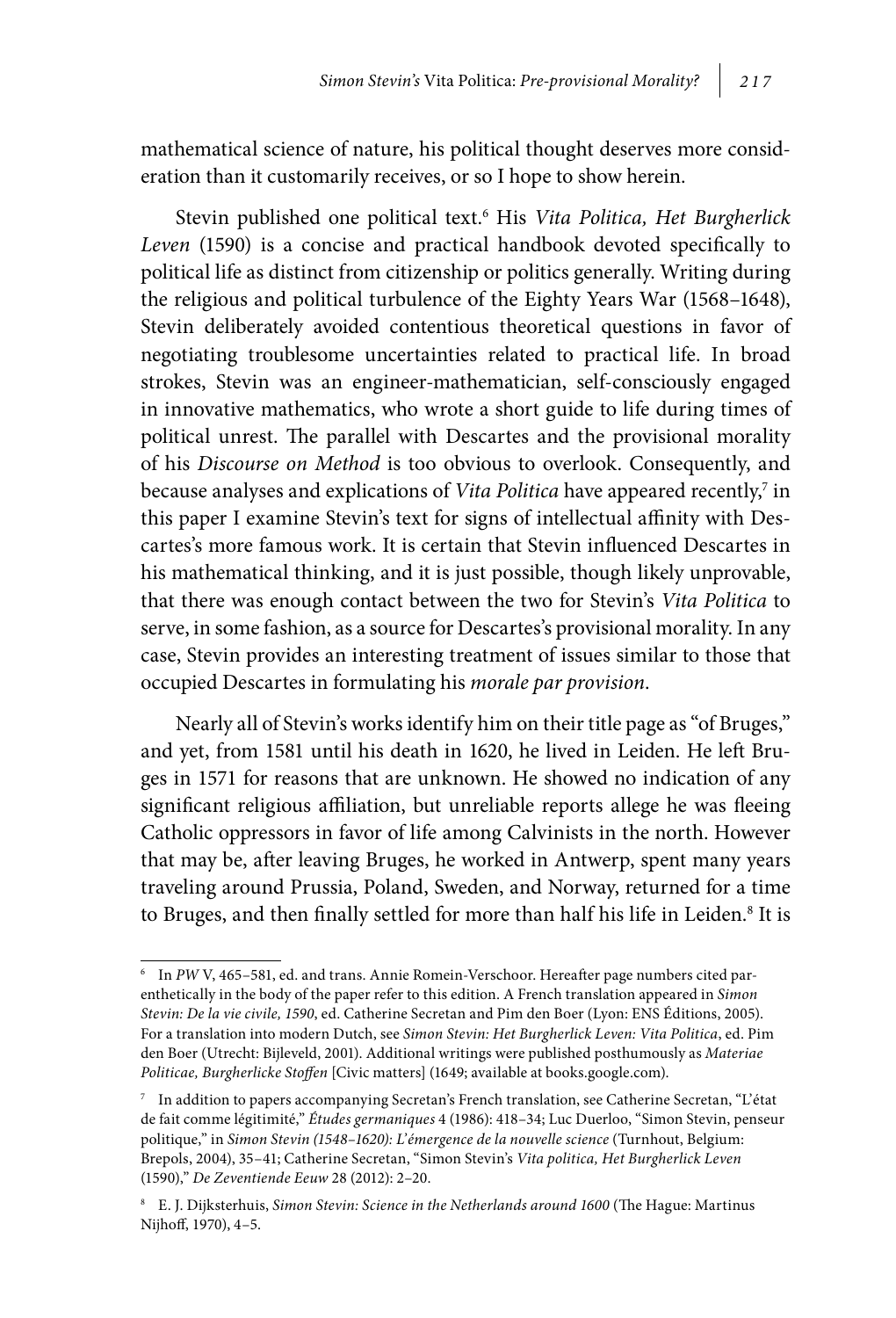worth thinking about Stevin's relation to Bruges and to Leiden in connection with his *Vita Politica*. For in that short text, Stevin offers as a kind of centerpiece this general rule: "Everyone must always consider as his rightful authority those who at the present are actually governing the place where he chooses his dwelling" (493). Stevin chose to live in Leiden, but he continued to identify himself as from Bruges. Why? This question may be unanswerable, but it seems forced upon us because *Vita Politica* happens to be his only book whose title page identifies Stevin without also naming him as from Bruges.<sup>9</sup> Stevin's name appears without reference to any city, which is curious for someone who consistently identified himself as an exile or, at the least, as an alien in the cities where he published (Antwerp, Leiden, and Rotterdam).

#### I. Stevin's Connection to Descartes

Jacob Klein examines the intellectual debt Descartes owes to Stevin in mathematics. Klein says Stevin "contributed more than anybody else to Descartes' discovery of Analytical Geometry."10 The connection is underplayed in the text of Klein's *Greek Mathematical Thought*, but his footnotes provide evidence that Descartes had direct familiarity with some of Stevin's work.<sup>11</sup> In particular, Stevin's effacement of the distinction between discrete and continuous quantity in favor of a "perfect correspondence" between number and magnitude shaped Descartes: "In this respect his influence on Descartes cannot be overstated."12

The evidence for further contact with Stevin is merely circumstantial, but highly suggestive nevertheless: Descartes went to Breda in the Netherlands to join the army of Prince Maurice by the summer of 1618, where he remained until April 1619. He met Isaac Beeckman there in November 1618; their intellectual kinship was founded in having arrived separately at the project of understanding nature mechanically and mathematically. Beeckman acted as a slightly older mentor to Descartes, who acted as an intellectual apprentice. Descartes wrote to Beeckman in January 1619 that he was engaged in "painting, military architecture and above all, Flemish."13

<sup>9</sup> Stevin's name does not appear on the title page or anywhere in the text of *De Havenvinding* [The haven-finding art] (1599).

<sup>10</sup> "On a Sixteenth-Century Algebraist," in *Jacob Klein: Lectures and Essays*, ed. Robert B. Williamson and Elliott Zuckerman (Annapolis, MD: St. John's College Press, 1986), 40–41.

<sup>&</sup>lt;sup>11</sup> Klein, *Greek Mathematical Thought*, nn281-306.

<sup>&</sup>lt;sup>12</sup> Klein, "Sixteenth-Century Algebraist," 40.

<sup>13</sup> *The Philosophical Writings of Descartes*, vol. 3, ed. John Cottingham et al. (Cambridge: Cambridge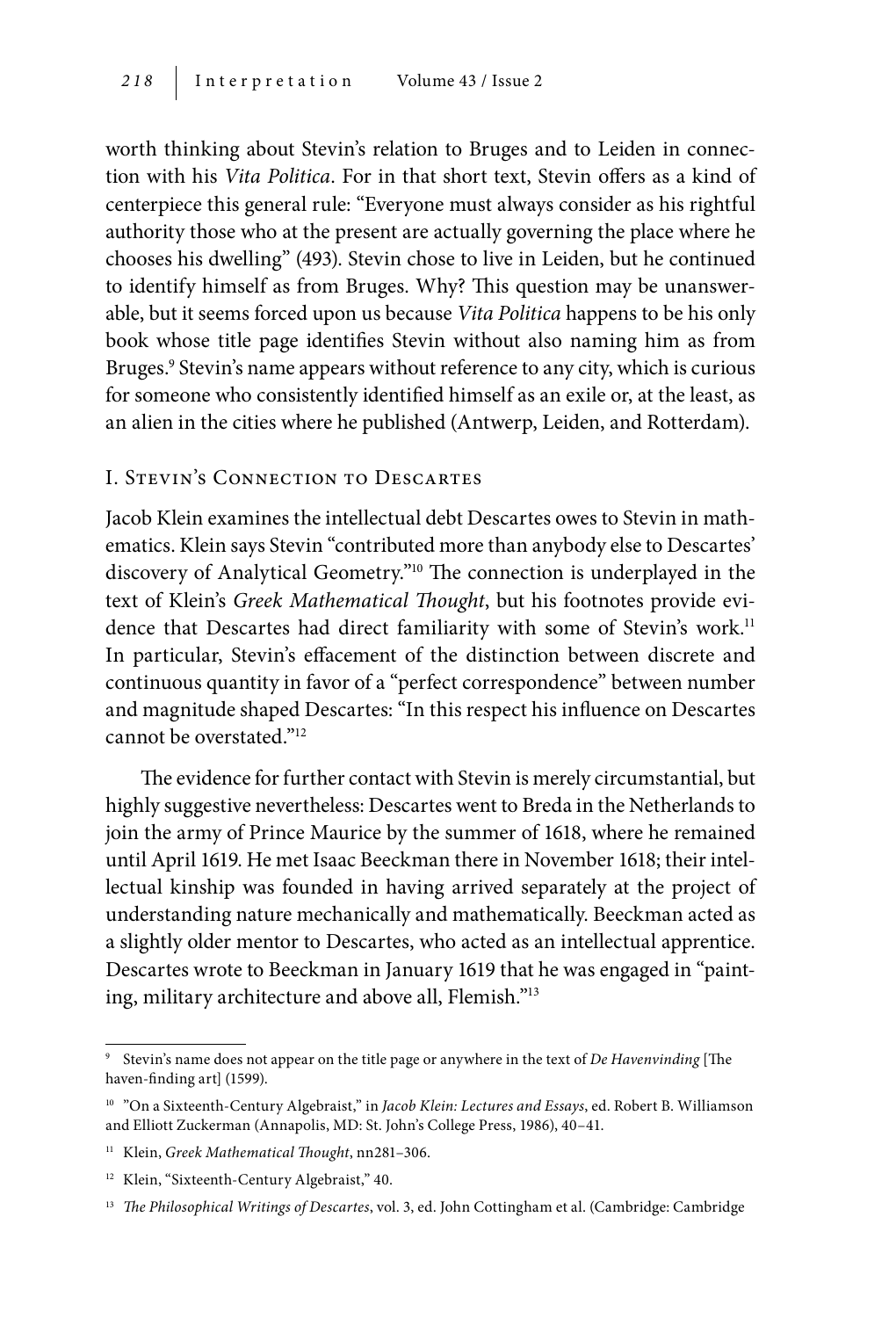That Descartes took the trouble to learn Flemish has inclined some commentators to suggest that he may have studied directly under Stevin, but the fact that he had to ask Beeckman to translate a mathematical problem from Flemish for him in November indicates that his grasp of Flemish would not have been nearly sufficient to enable him to follow lectures in Flemish at this time. But even given these language difficulties, he probably built up a renewed familiarity with applied mathematics in Maurice's army, and this is something he could easily have ignored since leaving La Flèche four years earlier.<sup>14</sup>

Given Stevin's role with Maurice's army, it is difficult to imagine that Descartes did not encounter Stevin's work on military architecture. He certainly examined some of Stevin's problems in hydrostatics.<sup>15</sup>

Stevin's *Vita Politica* was reprinted ten times, which attests to its popularity. Beeckman knew the unpublished appendix, which treats Machiavelli and the question whether the prince should mix virtue with vice or should guard it pure, without contamination. (Stevin chose the latter.)<sup>16</sup> It stands to reason, then, that Beeckman also knew the published text of *Vita Politica*. Descartes may never have been able to read it, $17$  but Beeckman might have communicated it to him.

#### II. Overview of *Vita Politica*

Published in 1590 in Dutch, the *Vita Politica* runs about thirty-five pages in a modern book. Stevin situates the book relative to the "great changes" in government, which are the issue of the Eighty Years War, and which give rise to "great differences of opinion among people on what belongs to good citizenship" (475). Stevin says he will "only touch upon the principal and most essential doubtful points, on which there are daily the most violent differences of opinion among people" (483). These opinions are not merely speculative commitments regarding the nature of citizenship; he speaks, rather, of bad judgment leading to actions that disrupt the whole community. Stevin neither takes us through the multiple opinions nor does he bypass the dispute by some speculative insight. He counters every "misconception" with

University Press, 1991), 1.

<sup>14</sup> Stephen Gaukroger, *Descartes: An Intellectual Biography* (New York: Oxford University Press, 1995),

<sup>67.</sup> For Beeckman's connection to Stevin, see Devreese and Vanden Berghe, *Magic Is No Magic*, 273–74.

<sup>15</sup> Gaukroger, *Descartes*, 84–85.

<sup>16</sup> See *La vie civile*, ed. Secretan, 72–86.

<sup>&</sup>lt;sup>17</sup> The book was not translated into any language prior to the twentieth century (Pim den Boer, "La vie politique selon Stevin et Juste Lipse," in *La vie civile*, ed. Secretan, 192).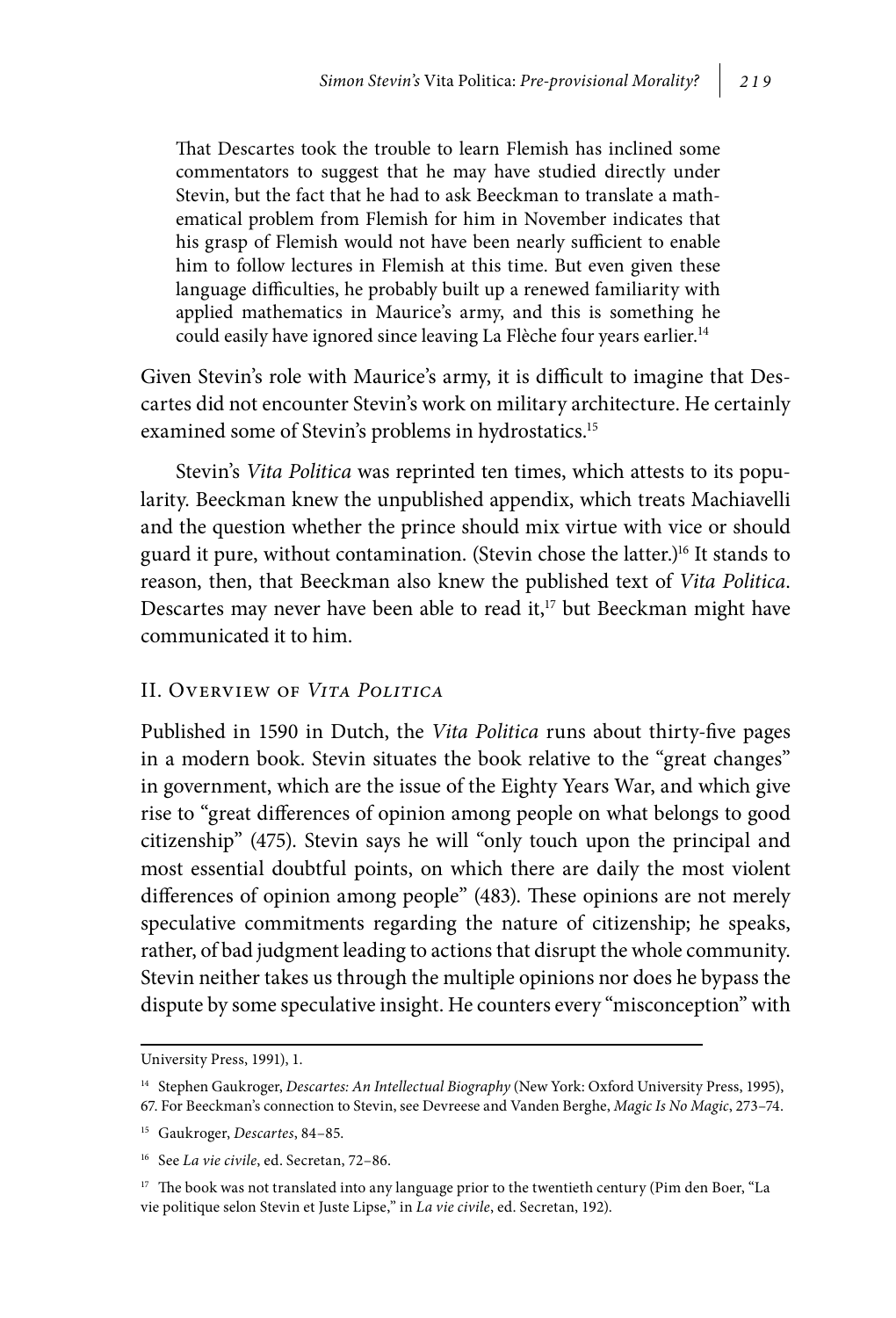arguments that point to a righteous civic life (*recht burgherlick leven*), which is his proper concern.

At the end of chapter 1, he distinguishes *burgherlick leven* (civic life) from the *burgherlick persoon* (civic person) and from what he calls *burgherlickheyt*, which ordinarily means "constitution" but also seems to mean "citizenship" or "good citizenship" (as both his English and French translators indicate).<sup>18</sup> The civic person is one who acts in such a way that the "greatest stability and welfare of the community…in this life" result from his actions; civic life is this "proper practice" itself, which could belong to a ruler or a subject, to a citizen or a noncitizen (489). Stevin emphasizes that he is concerned specifically with civic life and not *burgherlickheyt*. In isolating civic life from the civic person and from citizenship, good citizenship, or the constitution, he makes a precise abstraction. Citizenship varies in different political communities, but civic life is needed in all. A civic person is a whole, but civic life is a practice identifiable without saying what place it occupies in a person's life. To address civic life in this formal manner may not be a provisional morality, but it is a limited morality, a public morality, a morality available to anyone anywhere. It guides conduct without addressing ultimate and disputed questions; it remains within the horizon of the public good in this life.

The book has eight chapters devoted to the following concerns:

- 1. Defining civic life
- 2. Identifying the rightful authority governing a citizen
- 3. How to behave as a good citizen in civil wars
- 4. How to behave in government
- 5. How to behave under laws we regard as not binding, dubious, or contradictory
- 6. Whether religion is necessary
- 7. How we should behave in religion
- 8. Of civic life in general

<sup>&</sup>lt;sup>18</sup> Stevin grudgingly places in the margin of his text, alongside "certain good Dutch words, their inferior customary Greek and Latin equivalents" (473). *Burgherlick leven* is equated to *vita politica*, *burgherlick persoon* to *politicus*, and *burgherlickheyt* to *politia*. The last term is the most troublesome to put into English. In chapter 1, when he is introducing these terms, Stevin makes clear the primary meaning is "constitution" or "regime": "Because the organization of the citizens receives its form from the above-mentioned laws and common rules, they are called *burgherlickheyt*" (489). Romein-Verschoor renders this as "good citizenship," which seems difficult in this context, but necessary in others. Secretan resorts to a variety of locutions: *civilité*, *citoyenneté*, *constitution*, and (once) *la vie civile*, but that seems to be a mistake (see her *De la vie civile*, 46).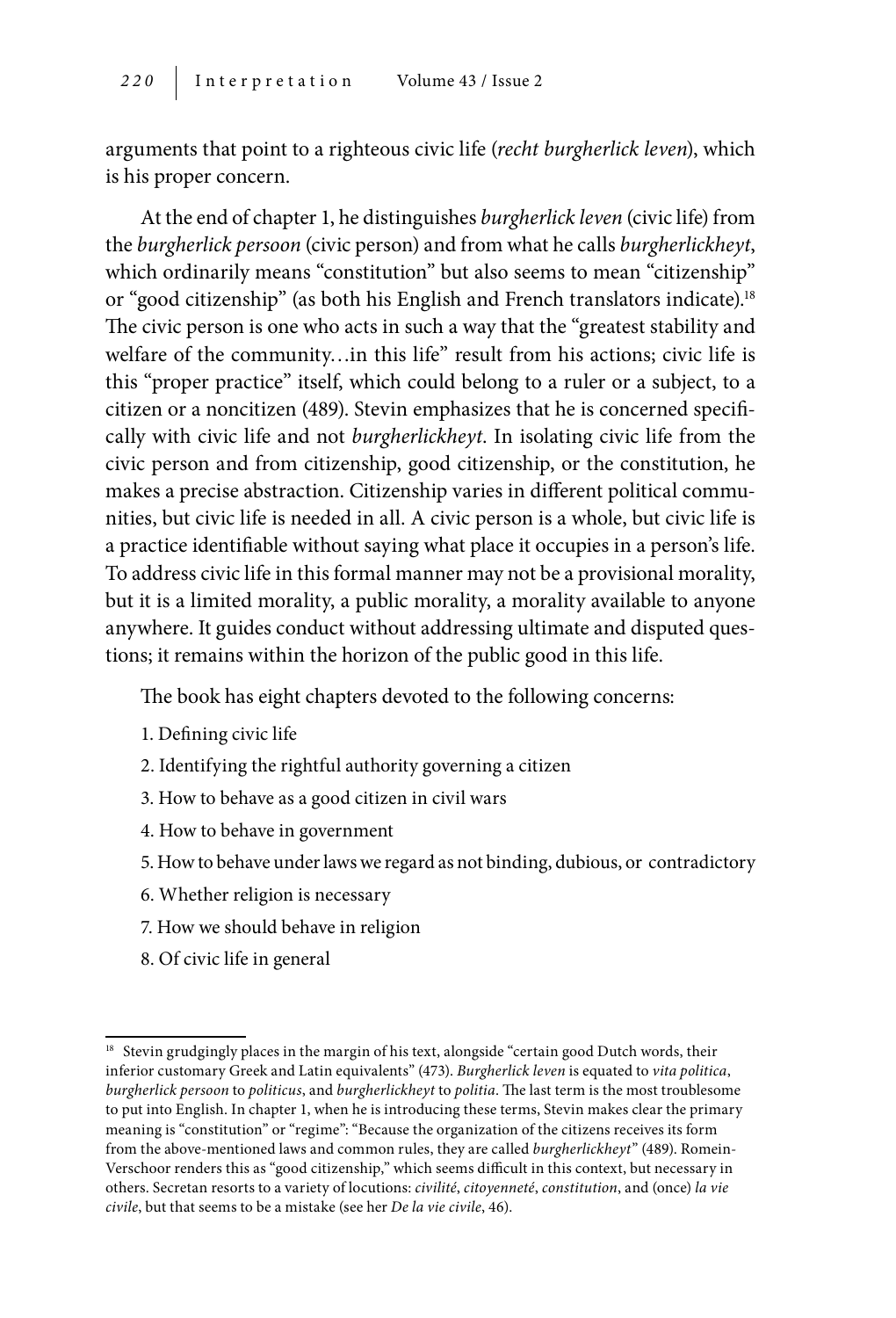The centerpiece of his argument is the following "indubitable general rule" (seker ghemeene reghel),<sup>19</sup> also known as the burgherlicke reghel:<sup>20</sup>

Everyone must always consider as his rightful authority those who at the present are actually governing the place where he chooses his dwelling, without concerning himself about the question of whether they or their predecessors have reached their position justly or unjustly. (493)

According to the rule, one must either abide by the laws—even manifestly repressive and tyrannical laws—or, with some qualifications to be considered below, one must leave the country. The *burgherlicke reghel* is qualified in the final chapter, where it becomes clear that Stevin allows for citizens to engage in peaceful and respectful efforts to change laws and political conditions within their country, but if those efforts fail, citizens must either submit to the laws or leave the country, either of which leaves the laws in place. A third option is to resort to what Stevin calls "honest force," which requires one to leave the country and attack openly from the outside. In all of this, Stevin grants extraordinary scope to individual judgment. That is, he offers no guidance for when it is right to submit, to endeavor to change the laws, to leave, or to attack the regime. Each decision is entirely up to individual judgment.

In fact, Stevin reveals the necessity of this approach in the dedicatory letter, where he explains to Govert Brasser, burgomaster of Delft, that he has been induced to write this text in part by his "conviction" about the wonderful hidden properties of the Dutch language.<sup>21</sup> He adds parenthetically, "And who is not governed [*gheregiert*] by his own conviction?" (477). This apparently casual remark is crucial to the intelligibility of the whole work. In at least two other passages he grants extraordinary scope to individual judgment (*oirdeel*) and to what he also gives other names, using various words that might be rendered as "opinion," "sentiment," "inclination," or "feeling" (*vermoeden*, *ghemoet*, *ghevoelen*).

First, when he discusses how various kinds of laws relate to one another, Stevin mentions unwritten laws, which originate in habit and declare the intention of the community in practice. He recognizes that these laws enjoy great authority because people abide by them although they are not even

<sup>19</sup> Romein-Verschoor's "indubitable" for *seker* sounds Cartesian; the word might also be translated "sure" or "certain." Secretan gives *certaine*.

<sup>20</sup> When this term appears in chapter 5, Stevin equates it to the Latin *axioma politicum* (534).

<sup>&</sup>lt;sup>21</sup> Stevin's thoughts on the superiority and antiquity of Dutch are fascinating. See his "Uytspraeck van de Weerdicheyt der Duytsche Tael" [Discourse on the worth of the Dutch language], preface to *De Beghinselen der Weeghconst* [The elements of the art of weighing], in *PW* I, esp. 89.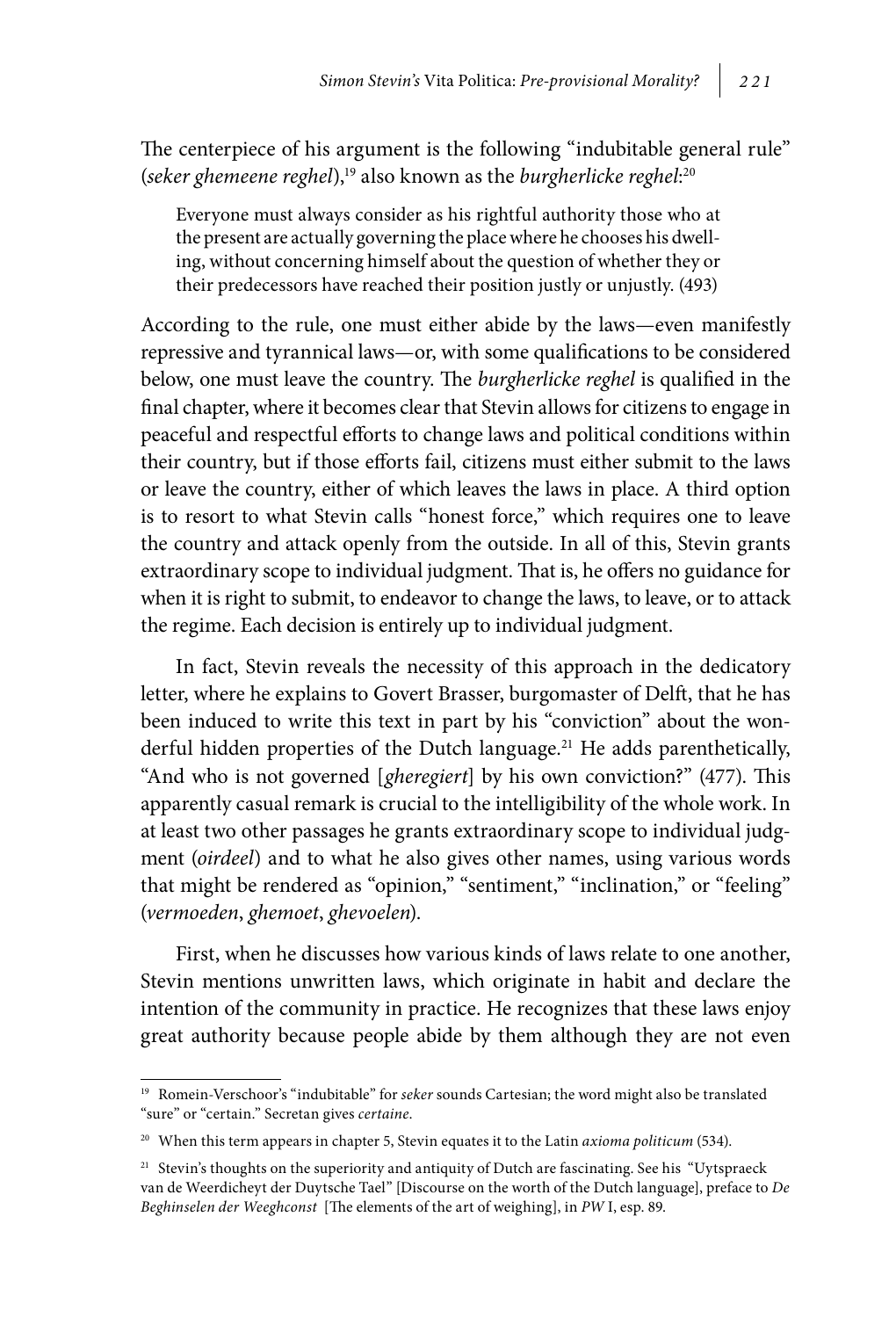formulated in words. Speaking of all laws, he says, "laws bind us because they are accepted by the opinion of the community" (545). Law depends ultimately on most individuals' complying with law in accord with their own judgment. Second, in another passage, Stevin emphasizes the importance of religion for inducing people to good behavior. Making philosophical arguments in favor of virtue, he says, is like knocking at the door of a deaf man; these arguments have no purchase on people, often not even on philosophers themselves. But religious arguments about God, who sees men in solitude, knows their thoughts, and has power to punish wrongdoers, are politically necessary. Indeed, these arguments are particularly powerful when they are ingrained from childhood, for, Stevin says, "what we feel is imprinted in human nature" (551). When these beliefs take deep root in people, "they dread neither loss of property and life nor terrible tortures of the body, but consider themselves as happiest of all in the greatest suffering" (565). Stevin sees the political advantage derivable from religious belief despite also seeing what alarmed Hobbes in the "feare of power invisible."<sup>22</sup> Both of these texts reflect Stevin's deference to the fact that people act based on what seems true to them. He is an advocate of reason, and he criticizes those who judge without experience or otherwise carelessly, but he also, like Machiavelli, argues on the basis of how men actually are: "We shall take the matter not as it might be desired to be, but as it is" (559). Both passages reveal a deference to the power, if not the wisdom, of individual opinion or sentiment.<sup>23</sup>

A final general remark addresses Stevin's relation to the political thought of his contemporaries. His emphasis on individual judgment shows him to be engaged with Calvinist thought, but, especially on the issue of the right of

<sup>&</sup>lt;sup>22</sup> See *Leviathan*, chaps. 6 and 12. Among those believers whose religion is not permitted in their country, Stevin distinguishes three kinds: those who believe without agitating the public order, those who propagate views in secret and deny doing so, and those who do so openly and are willing to suffer for it. The first are good citizens (565); the second are not, animated as they are by an "uncivic erring inclination" (565–67); the third give the impression of righteousness, but they cannot be good citizens. He recommends that they "go to the woods or wildernesses, very far away, where no men ever come, and there profess it without being hindered by anyone." Those who spread religion forbidden by law are revolutionaries (567–69). Duerloo speculates that Govert Brasser, to whom the text is dedicated, belongs to the first class ("Penseur politique," 39). This fascinating suggestion reveals what might be Stevin's practical object with this text. Given the connection between opinion and action, if he can render an opinion publicly and politically ineffectual, he can neutralize and ultimately wither away the opinion. The first class of believer deprives religion of any public effect except what is politically useful. That is a first step toward debilitating the opinion itself because an opinion without effect is like theory without practice. For more on Brasser's significance, see Boer, "Vie politique," in *La vie civile*, 195–96.

<sup>23</sup> For further emphasis on the importance of individual judgment, see Stevin's *Appendice* in *De la vie civile*, ed. Secretan, esp. 79–80.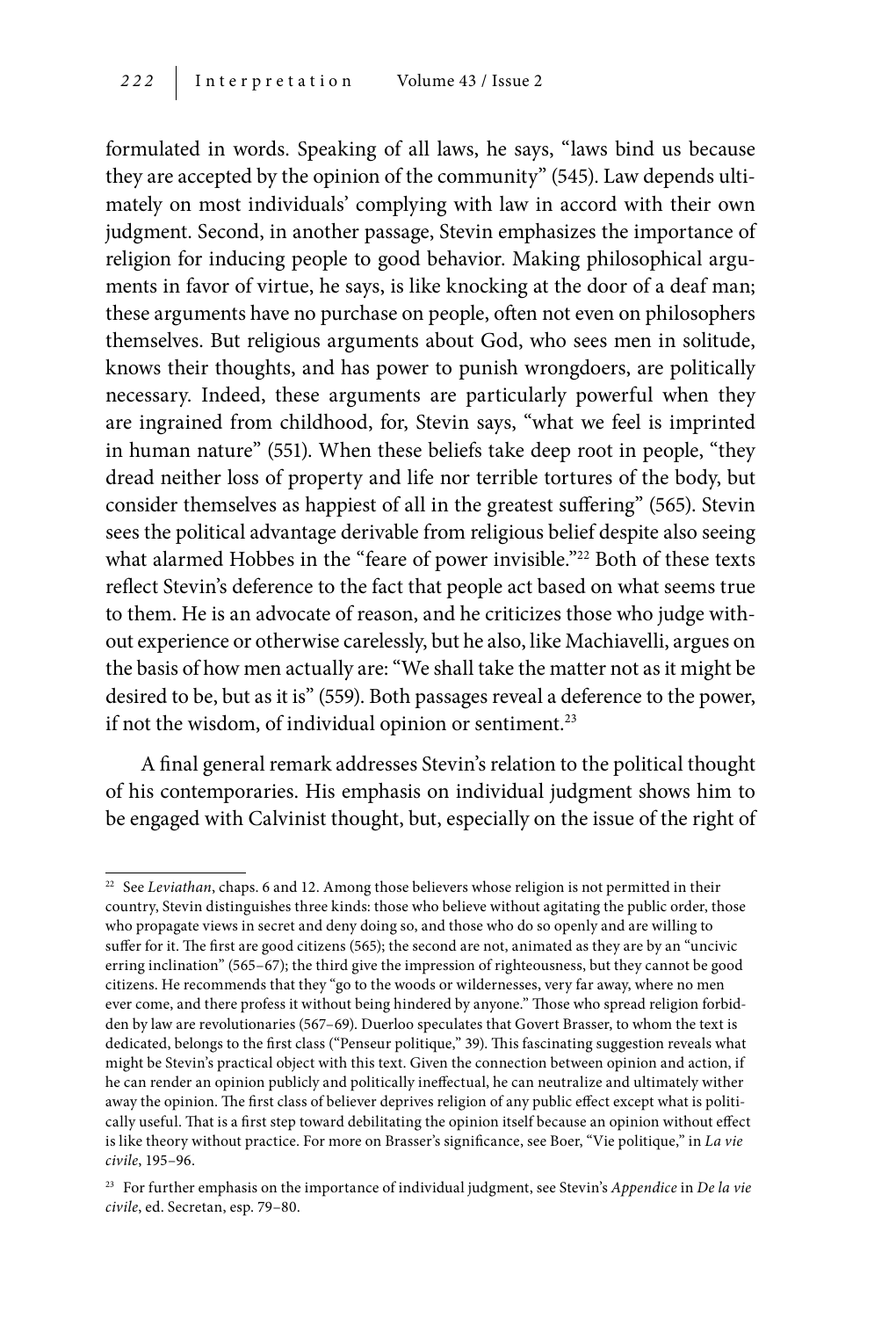resistance against tyranny, Stevin rejects Calvinism. While he lists divine law as one of the three kinds of rules human beings need to consider, his insistence on the political importance of religion falls exclusively on its temporal dimensions, specifically its role in encouraging civil behavior. Beyond that, he seems uninterested. He introduces the necessity of religion by noting, "Men's views about [religion] vary widely, some considering it a useless torment, with which people have always plagued each other from time immemorial" (549). This is the only opinion he mentions.

The other pole of contemporary political thought he engages is the neo-Stoicism of Justus Lipsius. Stevin's book stands in sharp stylistic contrast to Lipsius's 1589 Latin text, entitled *Politicorum, sive Civilis Doctrinae Sex Libros* [Six books of politics or of civil doctrine], which expounds in a few hundred pages a theory of politics, more or less in the mirror-of-princes tradition, and which is replete with quotations from classical authorities. Lipsius was a celebrated professor at Leiden University, having published an impressive edition of Tacitus and a popular neo-Stoic text entitled *De Constantia* (1584). This latter book, which is rather a mirror for subjects, $24$  gives a helpful contrast with Stevin on the question of resistance to tyrants. The *De Constantia* presents a dialogue set in Liege between a character who is fleeing Louvain for Vienna in order to escape political oppression and his friend, who persuades him that he should endure:

And therefore not so much our country as our passions are to be fled: and this mind of ours is to be so fram'd and establish'd, as that we may find repose in the midst of troubles, and peace in the midst of wars.<sup>25</sup>

Lipsius opposes any resistance to tyrants, and in this he stands at the opposite pole of then-current Calvinist thinking, which defended such resistance as lawful.<sup>26</sup> Against Lipsius's neo-Stoicism and Calvinist resistance arguments, Stevin articulated a distinctive third position, which in some respects resembles Stoic resignation, although it is not that, and in others resembles

<sup>24</sup> In the *Politica*, Lipsius writes, "The work which I now present to you is a politics. In which it is my aim, just as in *De constantia* I equipped citizens for endurance and obedience, now to equip those who rule for governing." Quoted in Secretan, "Simon Stevin's *Vita Politica*," 15.

<sup>25</sup> Justus Lipsius, *De Constantia*, near the end of book 1, chap. 1.

<sup>26</sup> Secretan cites Theodore Beza's *Du droit des Magistrats* (1574) and a second text, *Vindiciae contra Tyrannos* (1581), which she determines to be anonymous ("Stevin's *Vita politica*," 13). Duerloo identifies the author of this work as Philippe du Plessis-Mornay. He also gives a brief summary of its content on the question of regicide, along with similar consideration of a few other authors, including the radical antityrannical views of Juan de Mariana, SJ, in *De Regi et Regis Institutione* (1599). See "Penseur politique," 37–38.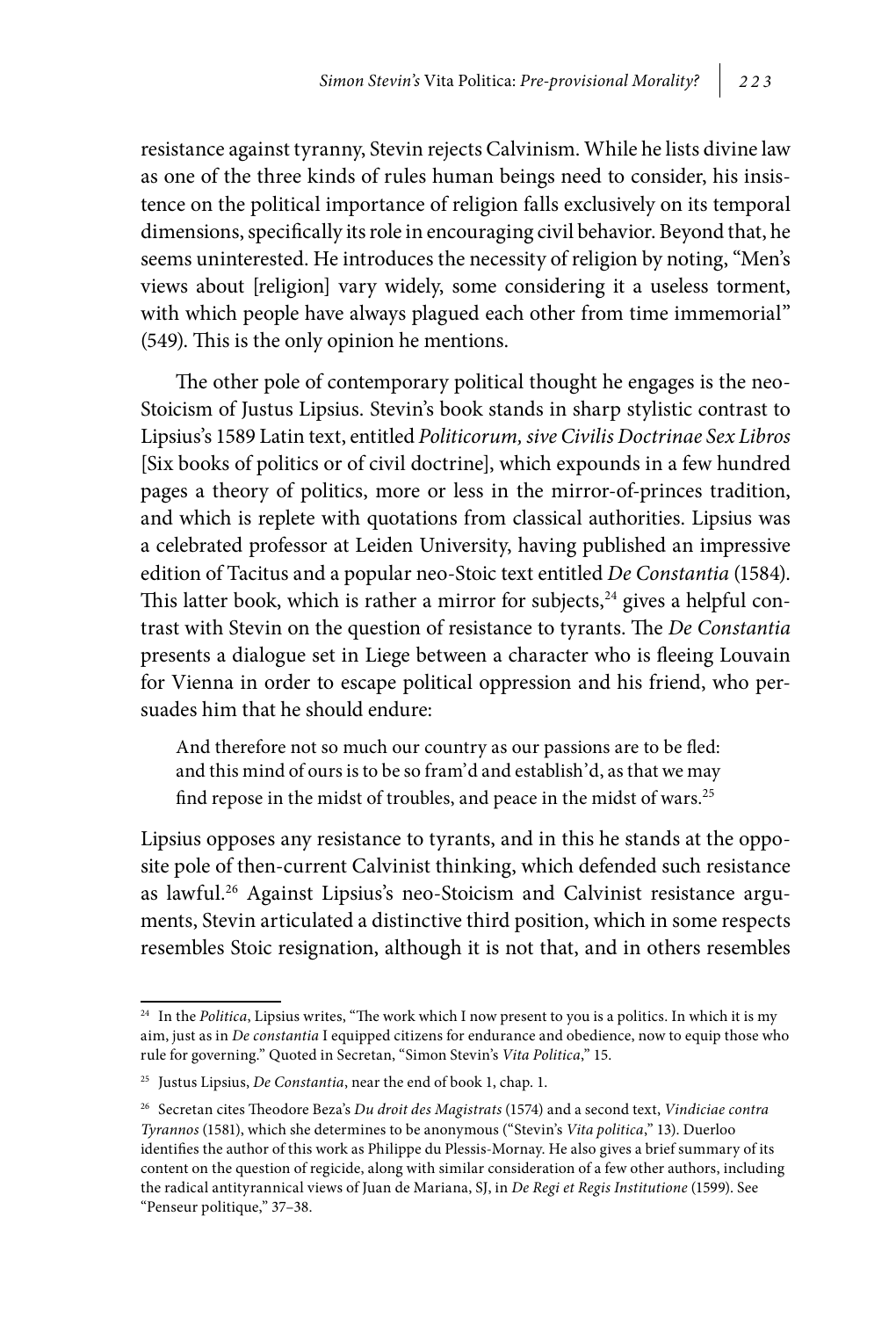a defense of tyrannicide, although it is not that either. As we will see, Stevin both does and does not counsel submission to those in power; he both does and does not allow private judgment contrary to those in power.

#### III. Stevin's *Vita Politica* and Descartes's *Morale par Provision*

A certain intellectual resonance obtains between some aspects of Stevin's *Vita Politica* and Descartes's provisional morality. There is not perfect agreement or consistency, but I entertain the possibility that Descartes thought through what Stevin had written before he developed his own, much more complex, provisional morality.

In the second chapter's title, Stevin asks which is the rightful authority governing a citizen. Stevin has already noted that each is governed by his own conviction (*vermoeden*), and the chapter proceeds by considering whether the laws do or do not conflict with one's own views (*ghevoelen*).<sup>27</sup> One might have a conflict with any of three kinds of law (civil, natural, and divine), or one might suppose the laws contradict each other. When the laws do not conflict and they agree completely with a man's views, no instruction is needed: a man should follow "his own inclination" (*sijn eyghen ghemoet*) (489–91), in which case one follows the law accidentally. When there is conflict, Stevin regards it as nevertheless "evident that everyone has to be a faithful and loyal subject of his authorities" (491). This leads immediately to the question of who the rightful authority is. The response employs a characteristic Stevin-trope linking *reason* and *experience*, much as he links *theory* and *practice*: "Many simple people without civic experience misbehave greatly therein through misconception, slandering their truly legitimate authorities and praising one which is not legitimate" (491). Those without experience are given to misconception, and this leads to misbehavior.<sup>28</sup> Some adhere to this ruler and others to that; some appeal to this law and others to that. As we will see, Stevin's view seems to be that each person actually is ruled by his own

<sup>27</sup> See 477 and 489. *Vermoeden* (Latin *opinio* in the margin) means "conjecture" or "supposition." In chap. 2, Stevin first uses *ghevoelen*, which means "feeling" or "sense," but then he returns to the earlier word.

<sup>&</sup>lt;sup>28</sup> Part of Stevin's point is that opinion affects practice; there is no simple isolation of theory from practice. Descartes suggests that he can separate them, at least in his own case and provisionally. He tries to construct a situation where his theoretical inquiries have no public consequences and pose no threat to anyone. At least, this is the surface of the *Discourse on Method*. The reality is more complex, for, even within the narrative of the *Discourse*, Descartes's inquiries give him a reputation, and his concern for that reputation prevents him from enjoying solitude. Moreover, Descartes clearly envisions and seems to intend public consequences from his *Discourse*.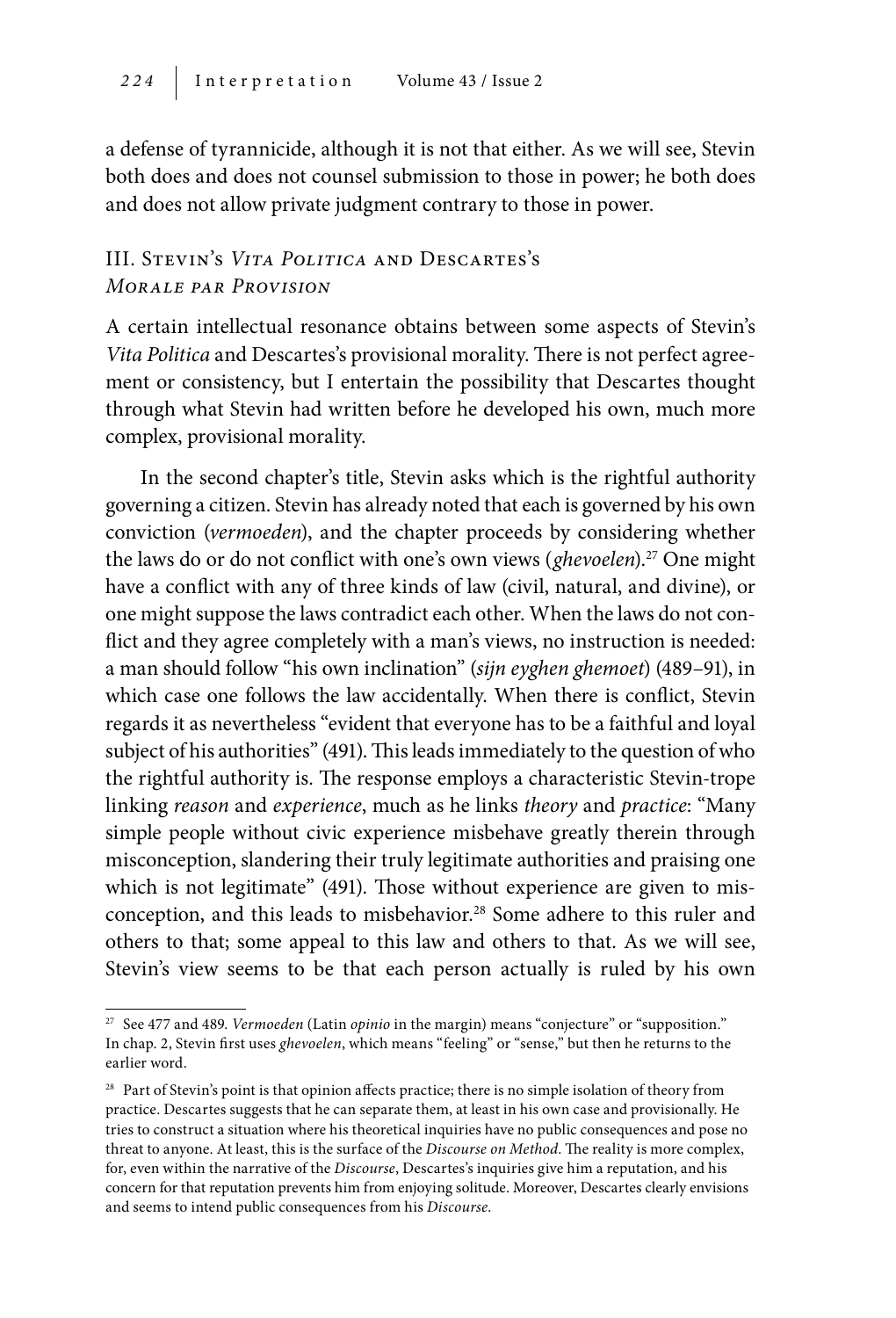judgment about which authority deserves to be heeded. What is more obvious is that there is conflict among citizens about which authority to obey.

With his eye on this conflict, Stevin offers his "indubitable" or "certain" and universal political rule, the *burgherlicke reghel* quoted above. According to this rule, one must recognize as the rightful authority whoever actually rules in the place one chooses to live, without regard to how that person gained power. Stevin proceeds by reducing the justness of any other claim to legitimacy to complete uncertainty. If, Steven argues, one may ignore the present authority in favor of a prior authority in whose rule one thinks there may be greater justice, one must admit that comparable claims could be made in the name of even earlier authorities. There is no simply just claim to rule but only an indefinite series of claims to rule, and a person may adhere to any one of them "with equal right." There are no "natural reasons" enabling us to single out one of the anterior "unjust changes" as decisive (493–95).

There is an affinity here with Descartes's first maxim of morality, which, in simplified form, is to obey the laws and customs of his country. Descartes methodically constructs his practical uncertainty in solitude and introduces a maxim that affords provisional certainty or, more precisely, that removes practical doubt. Stevin argues that public quarrels about the justice of claims to rule would be "endless" and would produce public "uncertainty" (493). His *burgherlicke reghel* sets aside the inquiry into the justice of claims to rule and gives us a completely clear guide for action.

Stevin's argument for the rightness of acceding to the present, actual ruler proceeds by conceiving each citizen as an outsider to his country. Suppose you want to live in France. "Does not reason demand that this should be done with the intention and the will to conform to the government which you will find there?" (495). Or are you to investigate whether that ruler came to power justly? The quest becomes immediately absurd; the many known or alleged injustices in the succession of rulers, he says, and the infinite and unknown past defeat us. And just as the person immigrating to France would be without allegiances regarding transfers of power in France's near or distant past, so too each current citizen of France should be without "bitter and blinding" passionate attachments to prior rulers and their descendants (497). The *burgherlicke reghel*, Stevin says, applies generally and with certainty to everyone everywhere.

This attitude is also similar to that of Descartes's first maxim. One conforms in one's deeds to the laws, but one need not adhere to them as genuinely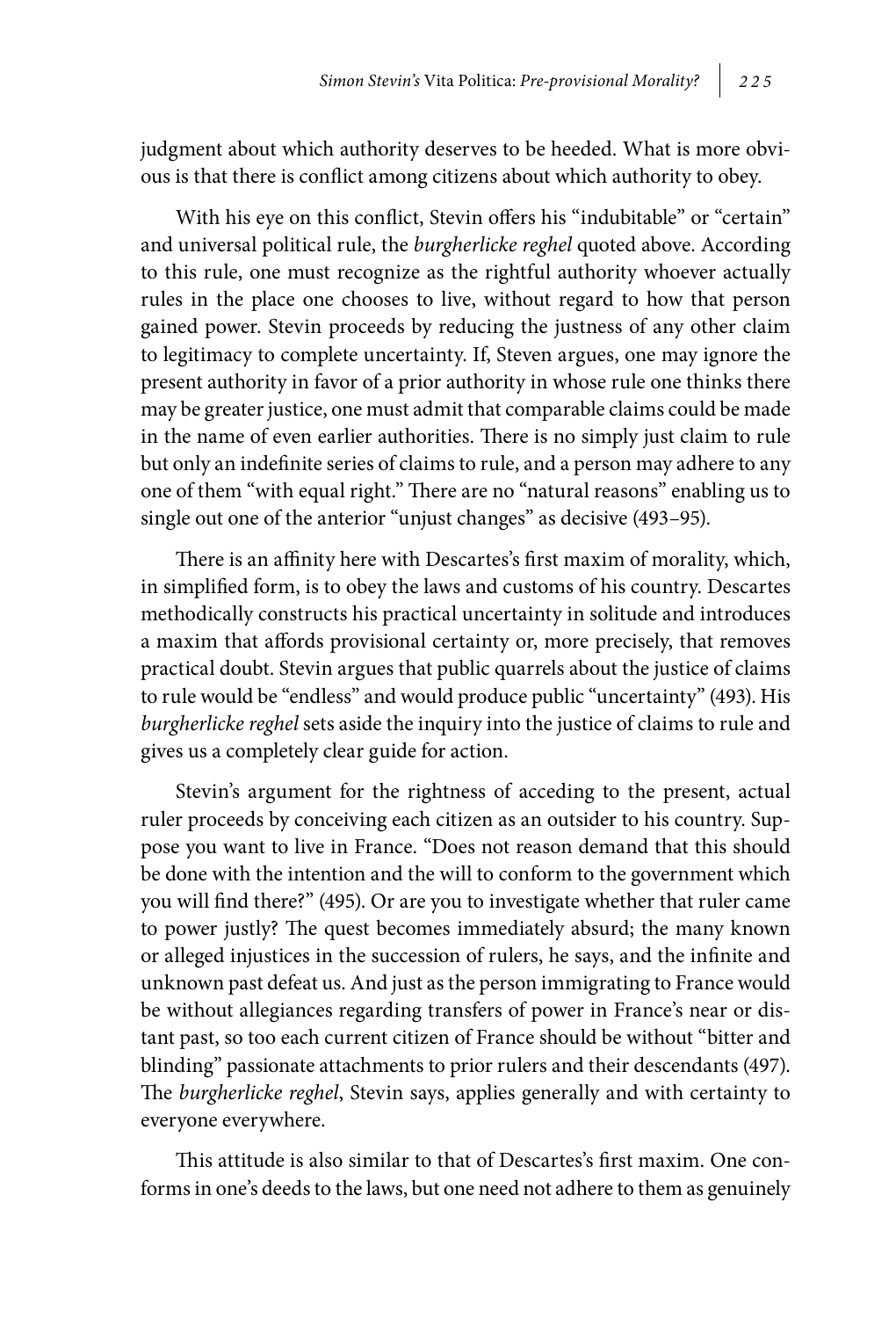just or good or deserving of adherence, except insofar as they conduce to public order. And in this respect, there is some difference from Descartes's intention. Stevin says the civic person acts such that the greatest stability and welfare of the community in this life result from his actions. Descartes, of course, is satisfied with less. In the first five parts of the *Discourse*, Descartes shows indifference to the well-being of any particular community while he pursues his philosophical interests; he wants not to disturb, but initially he shows no interest in benefiting others. When we consider the full scope of Descartes's philosophical ambition, we see that he clearly means to have a transformative effect on every society. Still, his maxims are presented as providing for a private life and as contributing to personal satisfactions, without detriment to others. Thus Descartes officially recommends his path to no one, but Stevin speaks to all.

As Descartes's maxim appears to weaken attachment to the political order, so Stevin anticipates the objection that his own *burgherlicke reghel* might appear to weaken loyalties. He asks whether a subject may aid his recently deposed sovereign prince, to whom he feels he owes allegiance in conscience. Of course one may, Stevin replies, but only in the proper manner, which is to leave the country where the new authorities one wishes to oppose hold power and to join with the dispossessed prince or with some foreign ally. Then one may honorably enter the country "from outside as a professed enemy." Stevin blames the person who feigns to be a subject and seeks to harm the government from within, which he calls treason. People owe the government "homage and obedience as is due to their rightful authorities" (499), but this homage and obedience is also prepared to settle on new rulers as soon as they are actually ruling. In an image that captures his understanding that political attachments are conventional, Stevin compares the political community to a boarding house where the owner makes the rules. If one wishes to stay in the house, one must follow the rules, whatever they may be (575–77).

According to Stevin, then, one's options are: (a) obedience to the reigning power; (b) treason; (c) leave the country; and (d) leave the country and oppose it with a rightful authority from the outside. *Political life*, therefore, necessarily involves allegiance to the ruling power. If you do not abide by the rules, you are not genuinely part of the community, much as one who departs from the rules of chess is not playing chess. Within the community one is either political or treasonous; the one who leaves the political community joins some other community and so lives a political life. The conviction Stevin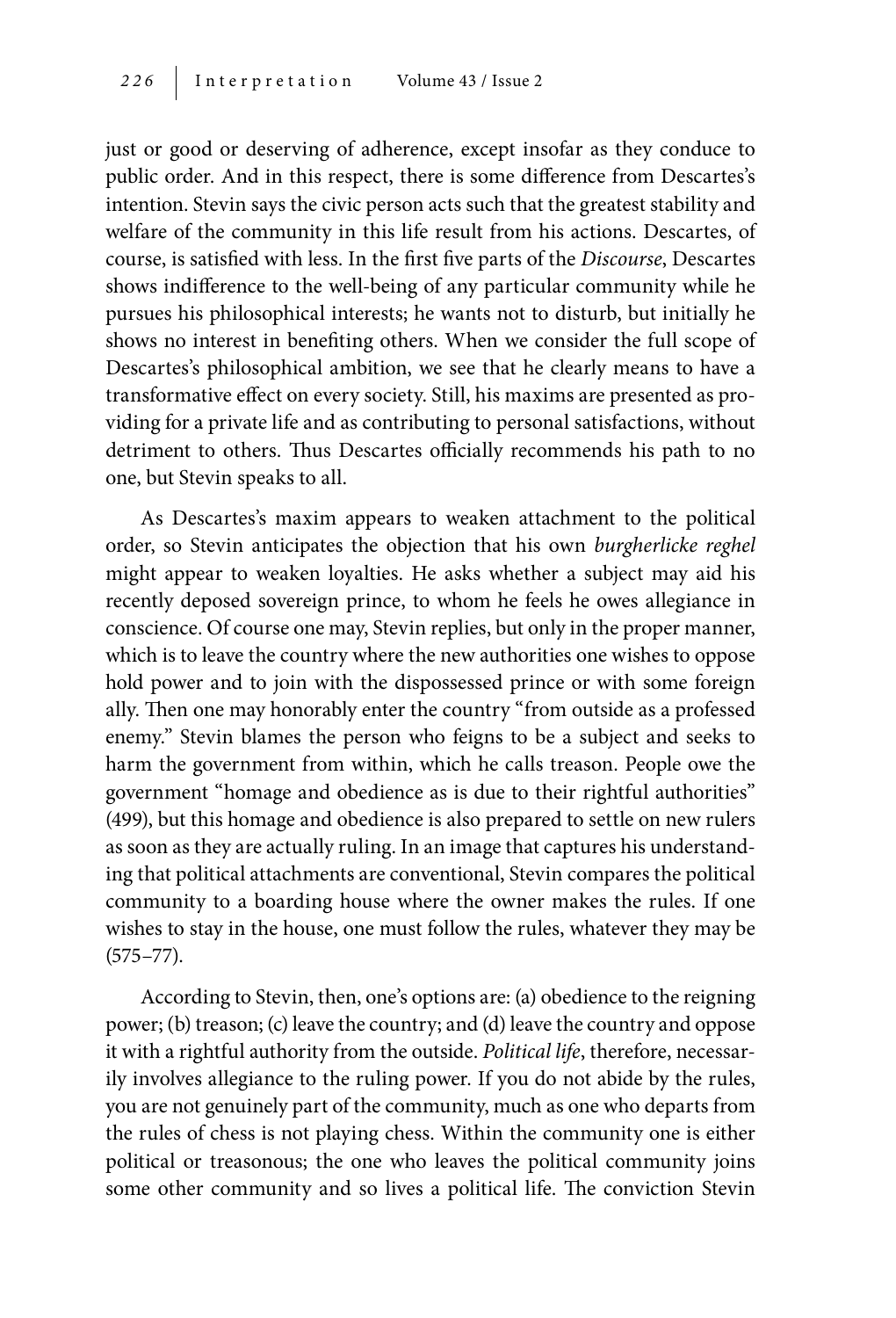urges on his readers is a kind of formal rule of adherence or of recognition of the reigning power. He expects one not to engage in speculation as to the rightness of the rule of those who rule; such speculation would necessarily be interminable and thus paralyzing. One gets on with political life.

Descartes's maxim shows the subtlety of Stevin's position. When Descartes adopts the maxim to obey the laws and customs of the country in which he resides, he uses the local standards and practices to settle his uncertainty in which he has recently placed himself. But the maxim itself to adhere to those standards and practices is Descartes's own standard. Descartes obeys the laws because he has chosen to adopt the first maxim, not because he recognizes himself as owing obedience. Similarly, Stevin's citizen, whether he stays and obeys a new authority or he leaves in order to reenter the country as a professed enemy, also obeys his own conviction. Stevin offers nothing about the rightness or the wrongness of staying or leaving. The question is irrelevant; people hold different opinions. "Learned and experienced citizens consider that…a man who is to take part in or to be employed in the government should know first of all and constantly bear in mind that the community consists of people…of different views and inclinations, one contrary to the other" (515). Stevin does not try to change anyone's mind. He does not insist on right reason as the guide for human actions. The only bad choice is to feign to be a subject and to play the part of the hidden enemy of the community. To do so is, he will say in the eighth chapter, "uncivic stupidity" (579), which is "worse than animal stupidity" (573). The social animals, like bees, ants, and storks, at least recognize that a common life is impossible unless common rules are obeyed; only human beings aim to be a part of a community and not part of it at the same time. One cannot be part of a community without participating in its common rules, and so Stevin's *burgherlicke reghel* has some claim to be both as certain and universal as he claims.

It is not implausible that Descartes, who has a more ambitious philosophical intention than does Stevin, might have arrived at the first maxim upon consideration of the possibilities laid out by Stevin. Descartes would not want to be as openly relativistic as Stevin is,<sup>29</sup> but already in Stevin we see the beginning of the detachment of one's actions from any community, and simultaneously we see the beginning of autonomy, in the sense of ownership of the principle of one's actions. And the fact that Stevin insists his rule is

<sup>&</sup>lt;sup>29</sup> "À une époque où la principale préoccupation de tous les auteurs politiques liés de près ou de loin à la révolte des Pays-Bas était de justifier les événements à partir de principes universels et indépendants des circonstances, le point de vue relativiste de Stevin est ici surprenant" (Secretan, *De la vie civile*, 42n19).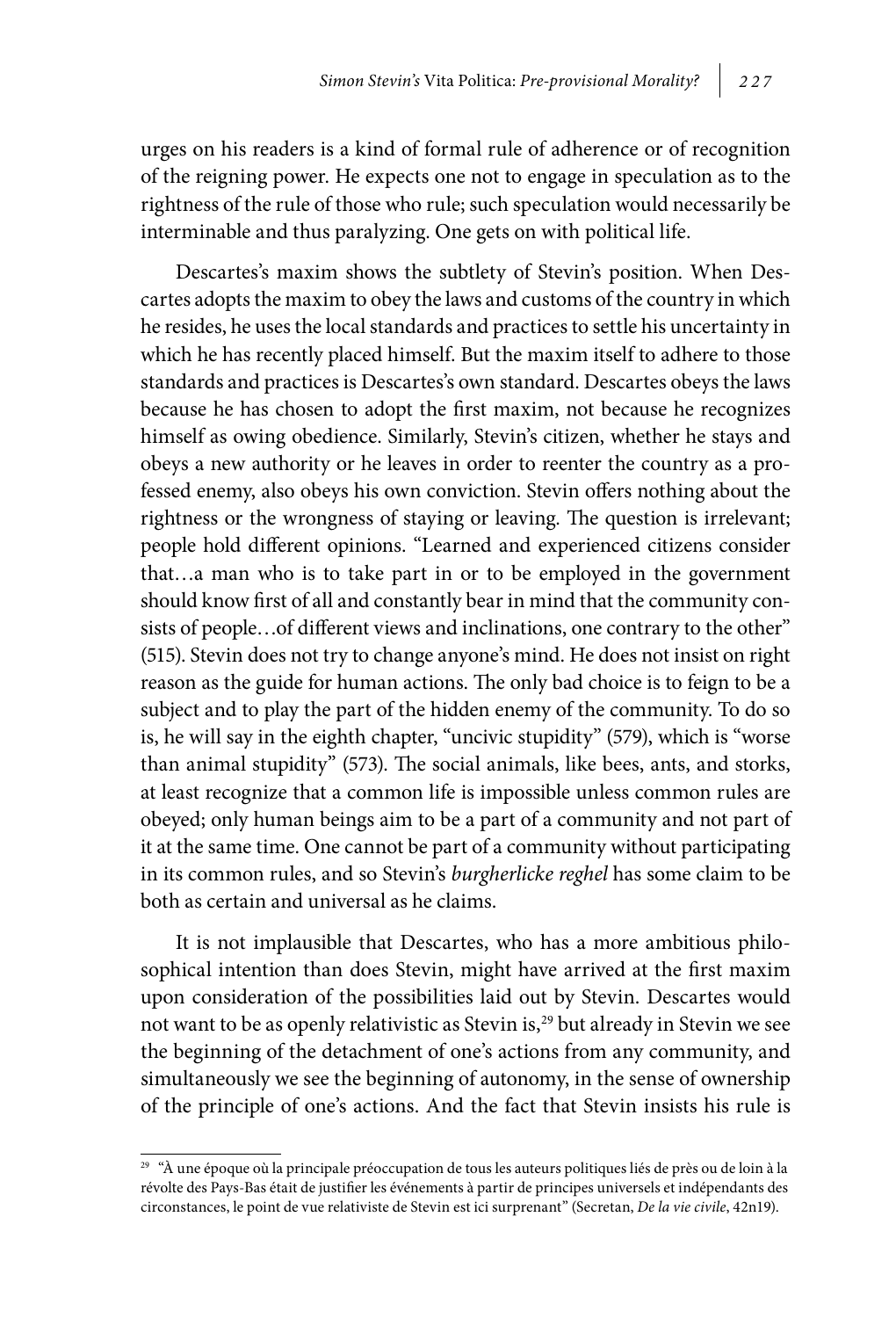perfectly general means that it applies to any citizen anywhere. Descartes's maxim and Stevin's rule each dissolve the bonds of attachment to communities. Stevin's rule identifies the person as, in the modern sense, an individual, that is, as detached from others and as the same person, no matter his or her political circumstances: under any conditions, one has the power to choose allegiance or nonallegiance.30 Stevin provides a crystal-clear alternative to the Aristotelian thesis that he who is by nature not a part of a political community is like "an isolated piece at draughts" (*Politics* 1253a6).

When we turn to the second maxim, there is much less to consider. His clearest remark is parenthetical and brief, but he does address the problem of the inconstancy of human judgment. Stevin states that the necessary adherence to the laws of one's country, despite one's finding them unreasonable, extends not only to changes in the laws over time, but also to changes in one's own judgment about the goodness of the laws from day to day: "we frequently consider bad one day what we regard as good the next day" (577). Our formal embrace of the laws must override our shifting views day to day. This is not identical to Descartes's second maxim, but it is a similar kind of commitment to one judgment (to live by the laws of the land) and to abide by that commitment even when it no longer seems like such a good idea. The endorsement of the *burgherlicke reghel*, again, is a kind of triumph for individual conscience, but it is not a shifting and unstable conscience. One has to set aside those vacillations and cling firmly to the prior judgment, according to which one is attached to the community.

Finally, Descartes writes:

My third maxim was to try always to conquer myself rather than fortune, and to change my desires rather than the order of the world, and generally to accustom myself to believe that there is nothing entirely in our power except our thoughts, so that after we have done our best regarding things that are external to us, all that we fail to accomplish is, as far as we are concerned, absolutely impossible.<sup>31</sup>

That this is merely the appearance of Stoicism is confirmed by Descartes's reference in the same paragraph to philosophers who "persuaded themselves

<sup>30</sup> "On se tromperait en lisant dans cette recommendation de l'exil une forme de résignation. Il s'agit au contraire d'une défense très évidente de l'autonomie du sujet et du'une valorization de sa liberté de choix" (ibid., 20). For more on this theme, see Catherine Secretan, "L'Emergence de l'idée d'«individu» dan la *Vita Politica* de Simon Stevin," *Nouvelles de la République des Lettres* 2 (1990): 45–60.

<sup>31</sup> René Descartes, *Discourse on Method*, trans. Richard Kennington, ed. Pamela Kraus and Frank Hunt (Newburyport, MA: Focus, 2007), 29.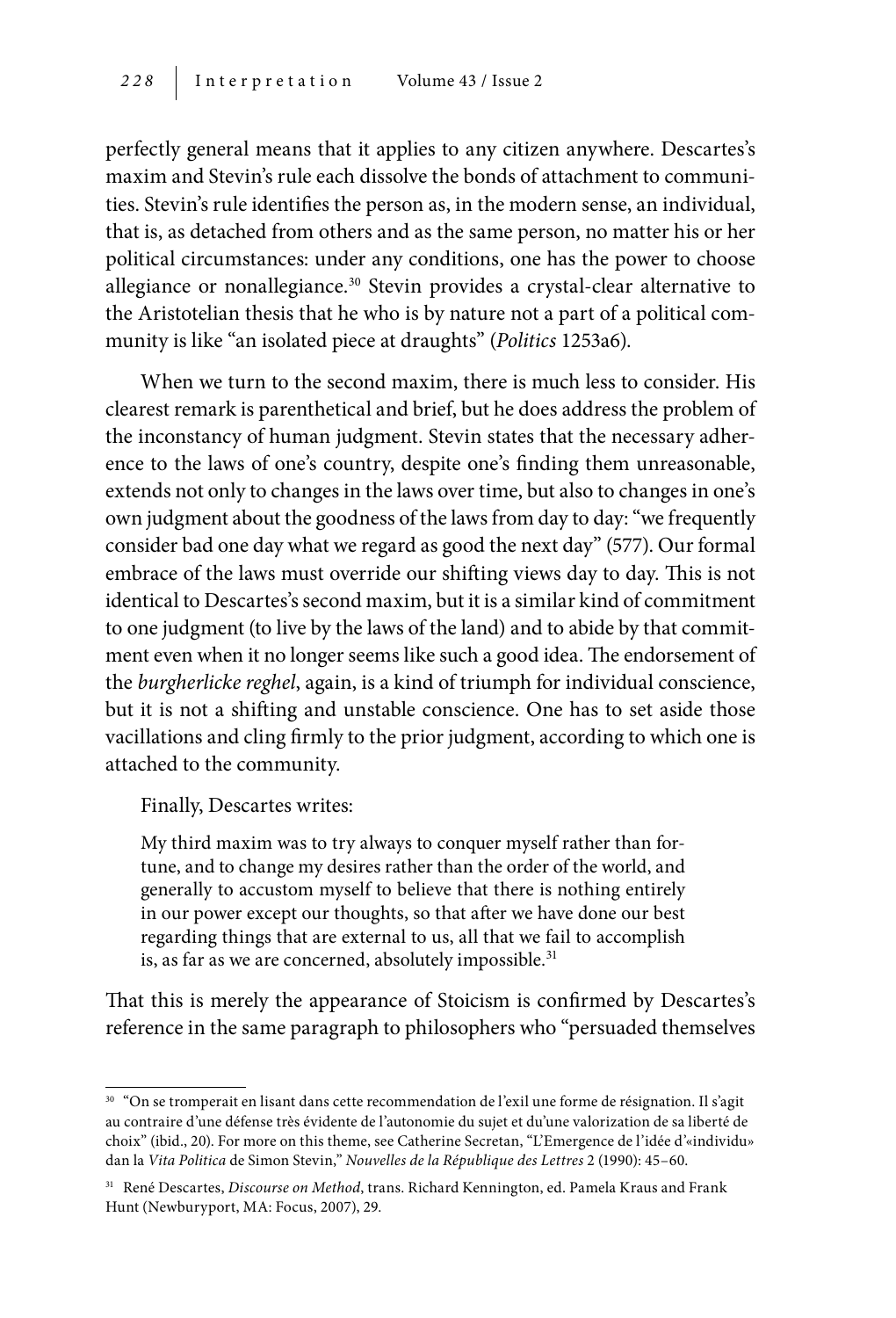so perfectly that nothing was in their power but their thoughts." By the placement of the adverbs, Descartes shows that he regards the Stoic view as a mistake: some things *are* in our power, even if not entirely so. What is not perfectly in our power is still in our power to some extent. Stevin's final political injunction, to which I now turn, shows the same sort of neo-neo-Stoicism.

Stevin concludes his book by asking whether submission to existing authority means one must never change bad laws or customs. He says the changes must be done "properly by those who have the legal power to do so" (577). Until they are changed, those who live under these laws must endure them, but not in a simply Stoic fashion. Much as Descartes advises first doing one's best to change circumstances before accepting them as necessary, so Stevin recommends a series of options for changing the laws. First, one might respectfully and reasonably urge and advise rulers to change the laws. Second, one might entreat them with "requests, prayers, and supplications." Third, one might offer compensation in money or goods. And if none of these works, then one must submit and conform. That is, one must conform if one remains in the country. Stevin invents a striking method to oppose "cruel tyrants" and "to change bad laws" (577–79).

First of all one must withdraw from the dominion of those whom one wishes to oppose and go to a place where the present government allows you to pursue your ends. When you are there, you must…admonish or command your adversaries to do what you regard as proper. If they comply therewith, you attain your end. If the contrary happens, you may openly declare war on them, take up arms, and thus force them to do it or await your fate. But the man who considers himself unable to bring such an important matter to a successful conclusion must leave everything to take its own course. (579)

This open attack, originating from outside, on what had recently been one's country Stevin calls "honest force." To remain within the country while working against its laws and organizing secret rebellion is "disloyal and uncivic stupidity" that leads to great misery. One must advise, beg, or bribe one's way to political change. After that, either one submits and endures, or one leaves the country, either for good or in order to return with honest force. This is not Stoicism, although there is an element of endurance for most people. Justus Lipsius had advised simple submission to authorities, and Stevin has a place for Stoic constancy, as does Descartes. Nevertheless, in both latter cases, it comes after or at least alongside the alternative of energetic efforts to change circumstances. The title page of Stevin's book shows a hand manipulating a golden compass, and the image is surrounded by the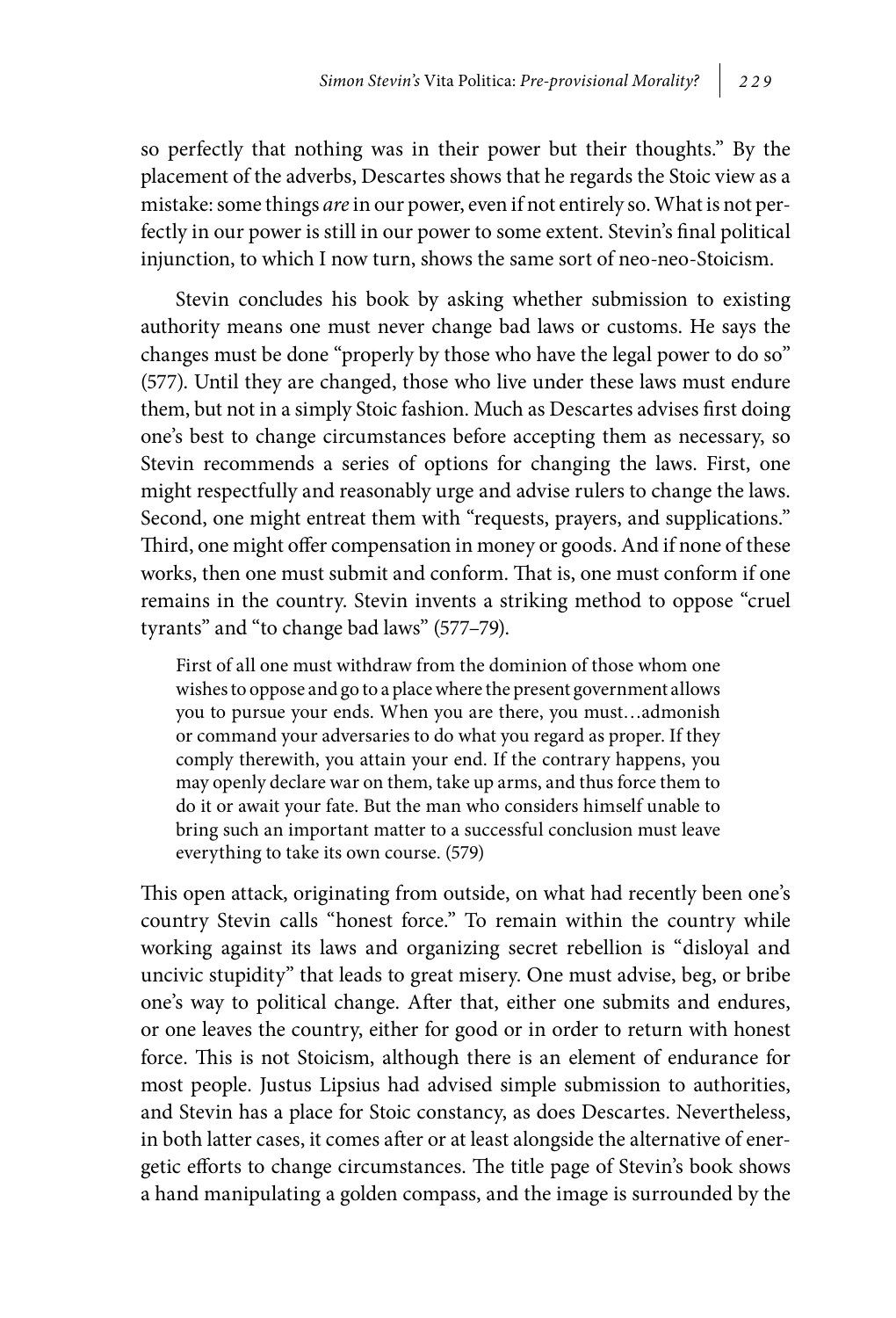words "Labore et constantia" (With labor and constancy). It encapsulates nicely the teaching on the final page of the book.

It also sheds some light on a strange remark Stevin makes in the beginning. There he notes the unusual shortness of his work, which, he suggests, might reasonably generate complaint. He attributes this feature to his love of brevity and to his "present mathematical work" (481). It seems likely that this signifies more than his being too busy to write more. Had he meant that, his style would be to say so directly. So how does his mathematical work explain the brevity of his text? In mathematics he places priority on practice over theory. Practice must be informed by theory, but theory is for practice. I suggest that his mathematical work has shown him that some theoretical investigations are irrelevant to fruitful practice. People disagree about the justice of this or that claim to rule, about the nature of citizenship itself, about the best form of government, and so on. A citizen might raise theoretical questions about these sorts of things, but even if one can know the truth for oneself, not much political theorizing is necessary to solve the practical problems citizens face. Moreover, no matter what one discovers, others will hold other views. And who is not ruled by his own conviction? Stevin does not ask what the conviction is or whether it is good or true; he makes a practical argument about political life in the light of what seems to be an undeniable truth. And it seems to me that Descartes is swimming more deeply in the same waters when he makes the *ego*, which both is and is not the genius René Descartes, an apparently indubitable starting point in the search for certain knowledge, which is methodically accessible to all. Descartes systematically excludes from, say, physics any question that cannot be answered with indubitable certainty. Stevin does not pretend, as Descartes sometimes does, that everyone's power of judgment is naturally equal, although he does regard individual judgment as equally authoritative in each individual. Both approaches depend on the power of certainty, which is not quite the same thing as truth, although it is often a forceful substitute.

Descartes famously says that his morality consists of "three or four maxims." The great mathematician's inability to be sure which is the correct number stems, I think, from the fact that what might constitute the fourth maxim stands on a different plane from the other three. The first three are rules of action, but the fourth establishes Descartes's choice of the philosophic life as opposed to any other.<sup>32</sup> Descartes's account of the best life is

<sup>32</sup> See the first and fifth paragraphs of the third part of the *Discourse*.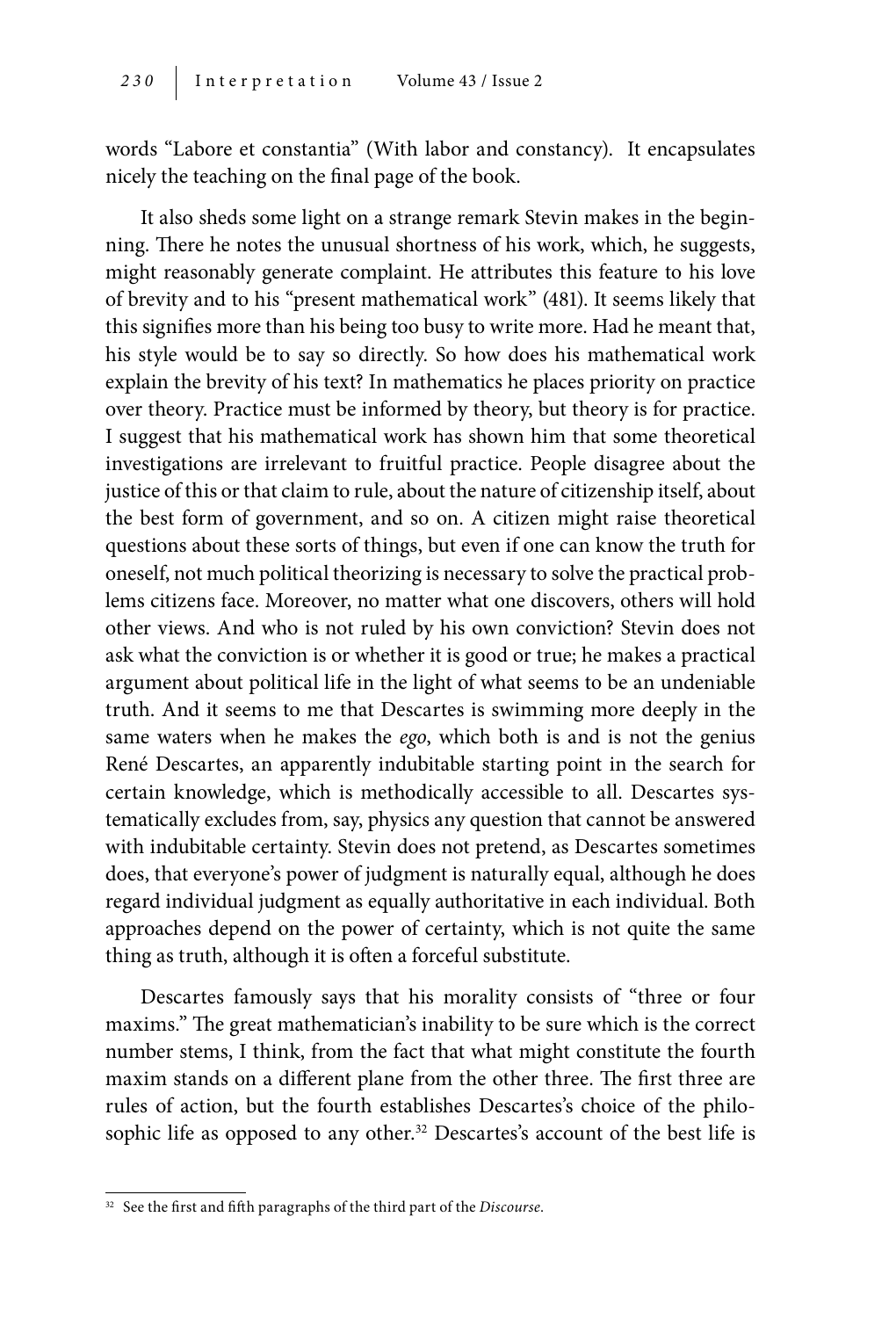notoriously vague, but at least he addresses the question. In his published writings, Stevin seems not to have anything analogous to this, which is one sign of the limit of his thought. He has chosen a way of life, but he does not seem to have given an account of that choice in such a way as to constitute a comprehensive reflection on the human good. Stevin appeals to "the greatest stability and welfare of the community…in this life" (489), but he does not address in detail what this is.

#### IV. Conclusion

By way of conclusion, I return to the question of Stevin's identification with Bruges. The affiliation appears on the title page of works published before and after *Vita Politica*. It is possible, then, that the omission of "Bruges" from *Vita Politica* is a meaningless error. Alternatively, Stevin may have deliberately removed it because declaring his affiliation with Bruges, from which he emigrated, might weaken the force of the *burgherlicke reghel*. While either account may explain the absence of "Bruges" from *Vita Politica*, neither explains its presence on the title page of virtually every other book he wrote. It may be impossible to know whether this discrepancy depends on any intelligible principle, but, given the care with which he seems to have written, it is reasonable to look for one.

The following speculation offers an interesting way to account for both facts. Perhaps Stevin normally identifies with Bruges despite being outside of it in order to show that his affiliation with Prince Maurice was not an accident of birth, which gave him reason to be in the Catholic South. Choice, not chance, determines his circumstances.33 "Simon Stevin of Bruges" living in and writing for the benefit of the Protestant North signifies political upheaval. In the letter prefacing *Vita Politica*, Stevin mentions his *mathematical* work as something he hopes will be "a useful service to the whole country [*landt*]" (481). This somewhat paradoxical suggestion that mathematical work is primarily ordered to the well-being of his own country seems at odds with the universality of mathematical knowledge and with the fact that some of his early mathematical works were published in Latin or French. Nevertheless, he deliberately shifted to writing exclusively in Dutch for the particular benefit of his own countrymen.<sup>34</sup> On this interpretation, which should not be

<sup>33</sup> Descartes said he himself lived in the Netherlands "non ex forte nafcendi, fed ex delectu" (not by lot of being born, but from choice) ("Epistola ad G. Voetium," in *Oeuvres de Descartes*, vol. 8, ed. Charles Adam and Paul Tannery [Paris: Vrin, 1996], 110).

<sup>&</sup>lt;sup>34</sup> This is at most a partial explanation. According to Stevin, Dutch is the language "capable of